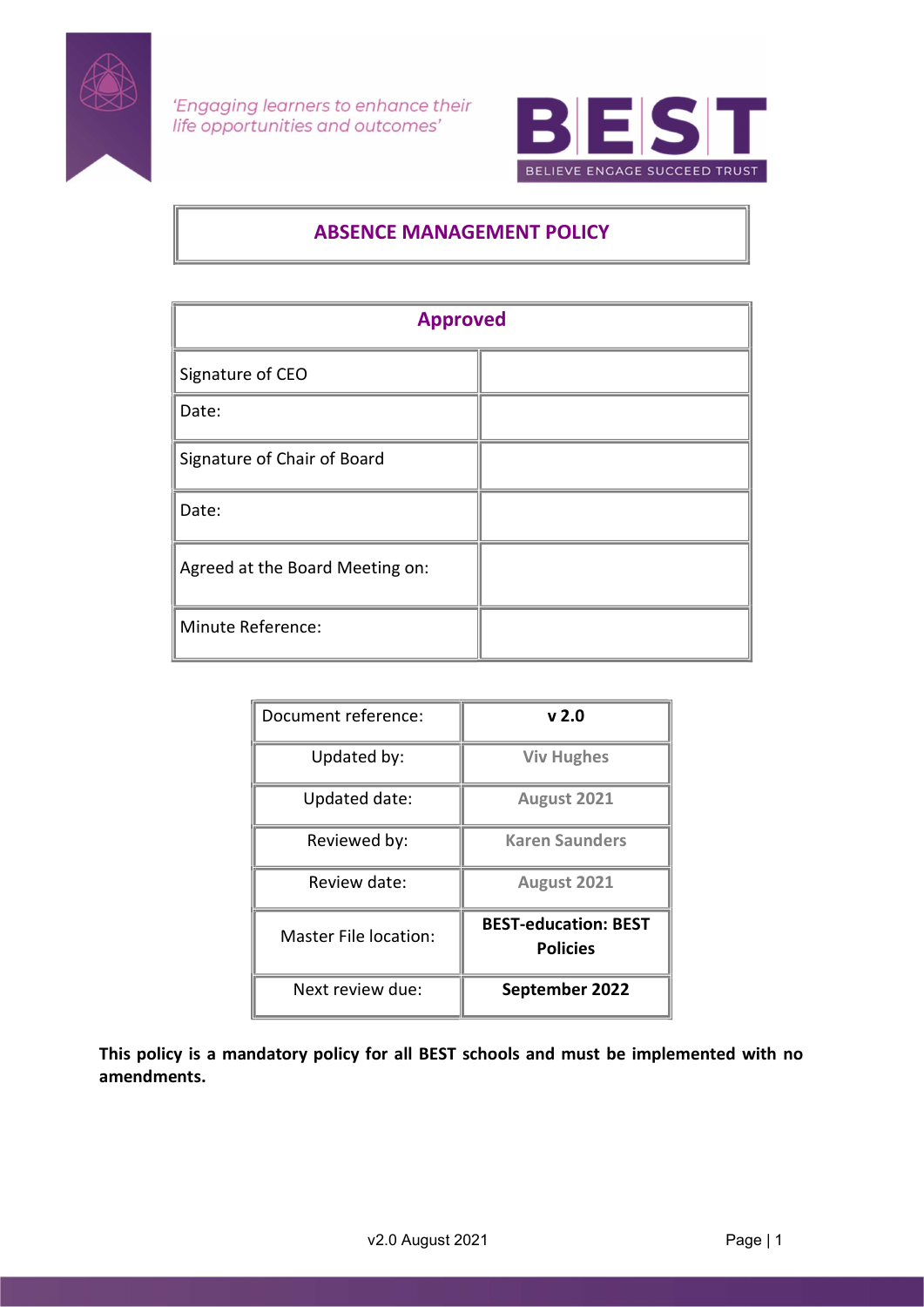# **CONTENTS**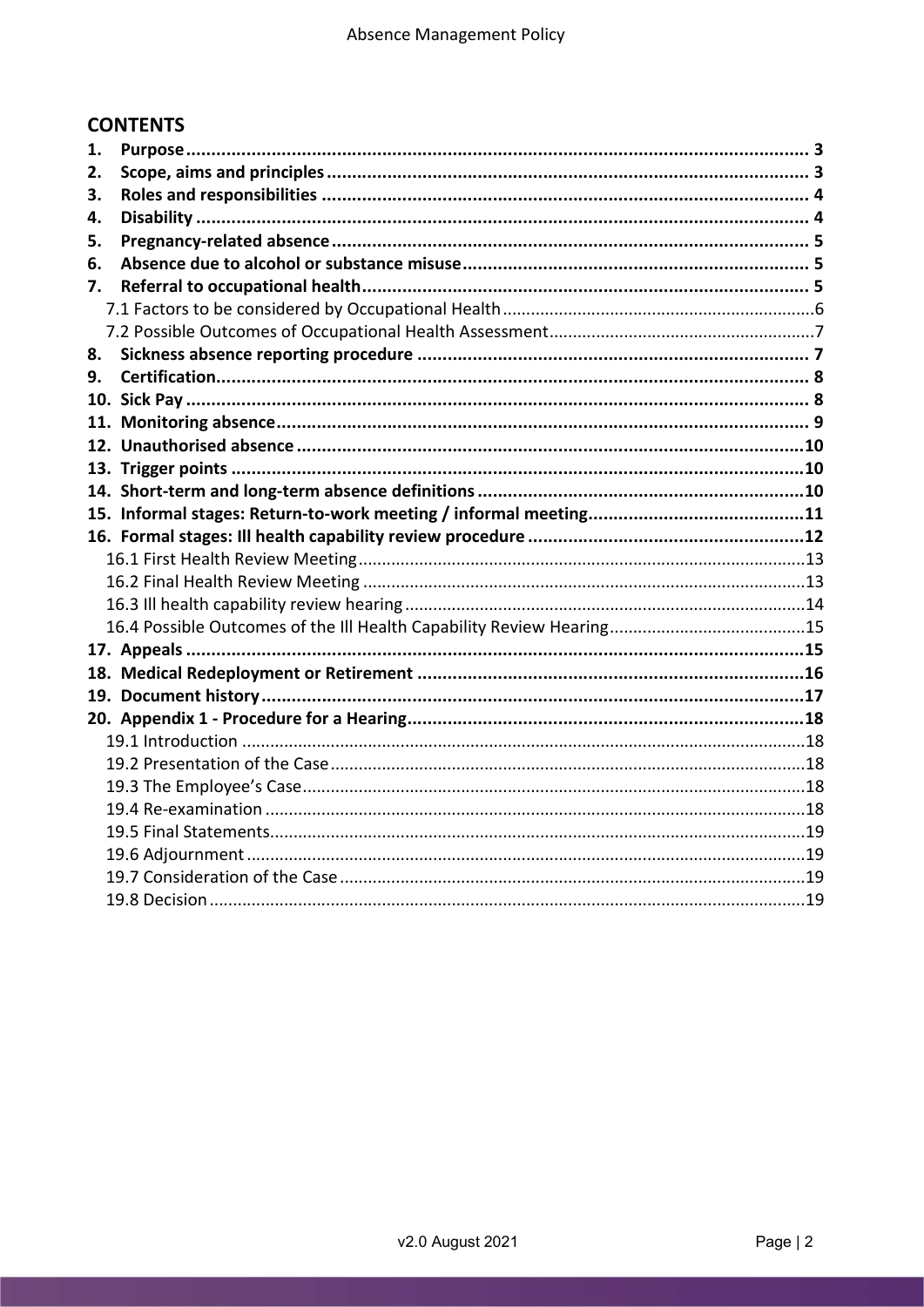# 1. PURPOSE

This Trust Absence Management Policy and Procedure has been adapted from Suffolk County Council's model policy<sup>1</sup> and is designed to assist Headteachers and Local Governing Bodies / School Improvement Boards to manage sickness absence and to create a culture of attendance, underpinned by clear reporting procedures for the active management and monitoring of absence throughout the school.

Everyone feels the impact of ill-health and absence. It can significantly affect how the school performs and affects the service which the school provides.

## 2. SCOPE, AIMS AND PRINCIPLES

This policy and its procedure apply to all staff, except during any probationary period, when probation procedures will apply.

The use of the term 'manager' throughout this policy refers to the person who has responsibility for managing attendance of an employee or group of employees.

In this policy the term "Governing Body" means the Local Governing Body of the school concerned or School Improvement Board, where one is in place, and any committee of the Governing Body acting with delegated authority, or the body acting in a similar way to a governing body.

The Governing Body of the school aims to:

- Create a positive culture which supports the health, safety and wellbeing of staff;
- Minimise disruption to the education of pupils;
- Maintain high levels of attendance;
- Treat employees' absence in a consistent, fair and sensitive manner;
- Provide a reasonable and safe working environment, appropriate welfare support, and advice on general health issues;
- Enhance employee relations;
- Ensure prompt action is taken;
- Recognise where relevant training is necessary.

The school's attendance principles are:

- Good attendance is recognised and valued;
- All absences are treated as genuine, unless there is reason to doubt this;
- The absence management procedure is designed to be proactive and supportive rather than punitive;
- Management of absence will be dealt with in a non-discriminatory way;
- Individuals and health-related information will be treated with respect and in confidence, in accordance with the requirements of the Data Protection Act and the Access to Medical Reports Act;
- Open communication between managers and employees is greatly encouraged.

<sup>1</sup> Suffolk County Council's SSC 007 LA Sickness Absence Policy V3 - June 2021.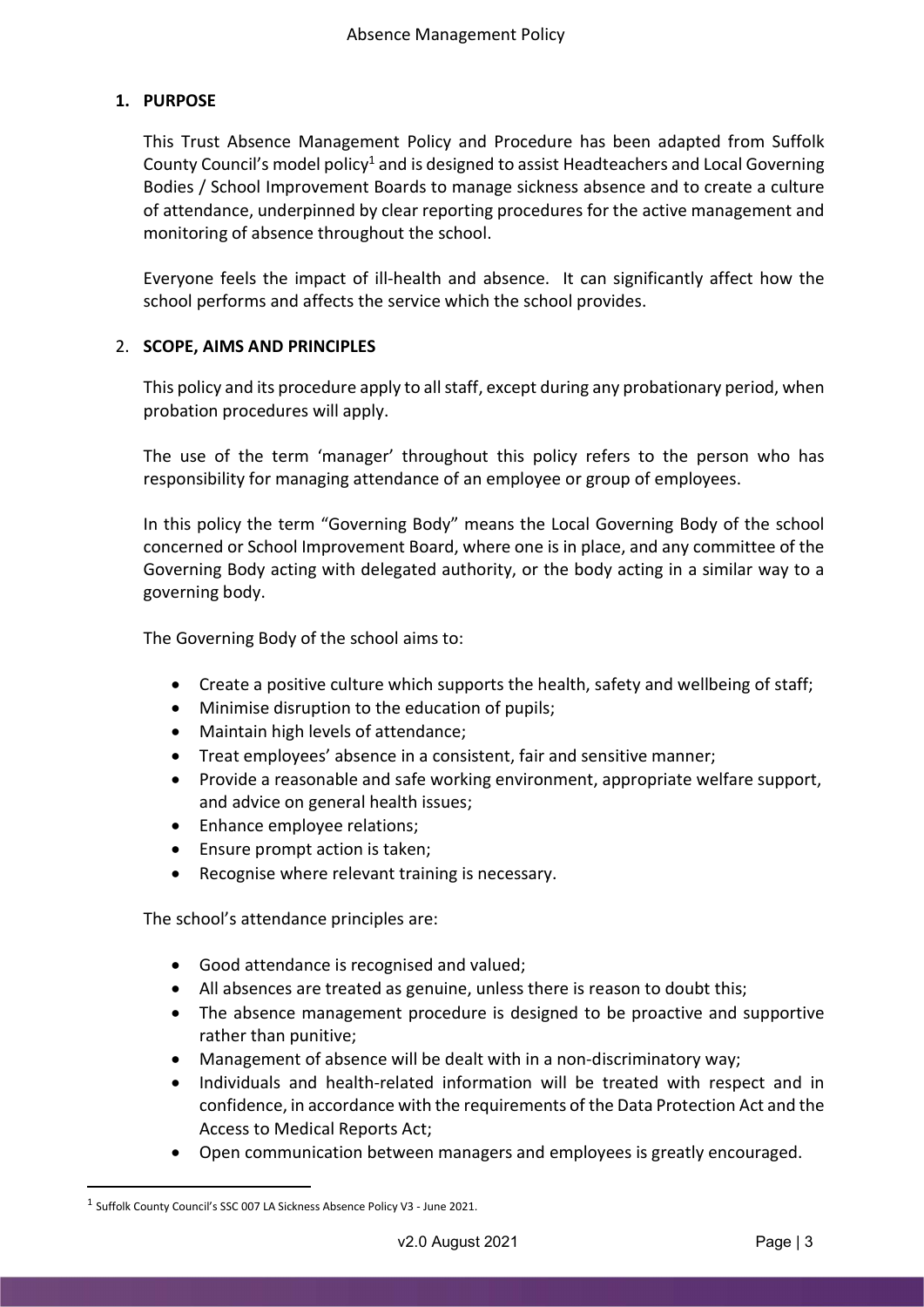# 3. ROLES AND RESPONSIBILITIES

The Governing Body is responsible for minimising the disruption to the school due to the absence of its employees. The purpose of this policy is to ensure that:

- The school exercises its duty of care and has proper regard to the health, safety and welfare of its employees;
- The Governing Body's and, where appropriate, the Trust's broader responsibility to promote a healthy workforce is acknowledged;
- All members of staff understand that repeated or long-term absence has a demotivating impact on their colleagues and impacts on the learning and achievement of pupils;
- All members of staff understand that absence always has a cost, whether direct or indirect.

The Trust will monitor and review this policy from time to time; delegate to the Governing Body and Headteacher the necessary discretion to operate absence management procedures and arrangements; and ensure that fair and consistent standards are applied to the management of absence.

The Headteacher (with the assistance of senior staff) is responsible overall for the day-today management of sickness absence. They will also ensure that all management employees have appropriate training/coaching on this policy and its guidelines to ensure consistency of its application. The Headteacher is also responsible for ensuring that all employees have a return-to-work meeting on their first day back from every absence, or as soon as reasonably practicable, regardless of its duration, and that the relevant forms are completed and then passed to the Business Manager / HR Manager, in a timely manner, for recording and monitoring absence.

The Business Manager / HR Manager will ensure that the school has suitable arrangements for enabling employees to notify absence; for communicating information about absence, in a timely manner, for payroll and other necessary purposes; and for following up absence in appropriate circumstances, in line with HR guidance.

Employees have a duty to attend for work unless they are unable to do so through sickness or injury, or unless their absence has been otherwise approved. They have a responsibility to report their own absence through sickness or other emergency using the school's procedures, and to produce medical evidence, as required. Employees are also expected to participate fully in any occupational health or other appropriate medical review process/provision offered by the school, or other agencies, in support of their health and attendance at work. Failure to do so may limit the support or information that the school is able to consider when making decisions under this procedure.

Further information about monitoring is set out in section 11.

## 4. DISABILITY

The Equality Act 2010 makes it unlawful for the school to treat unjustifiably a person with a 'protected characteristic', such as a disability, less favourably than a person who does not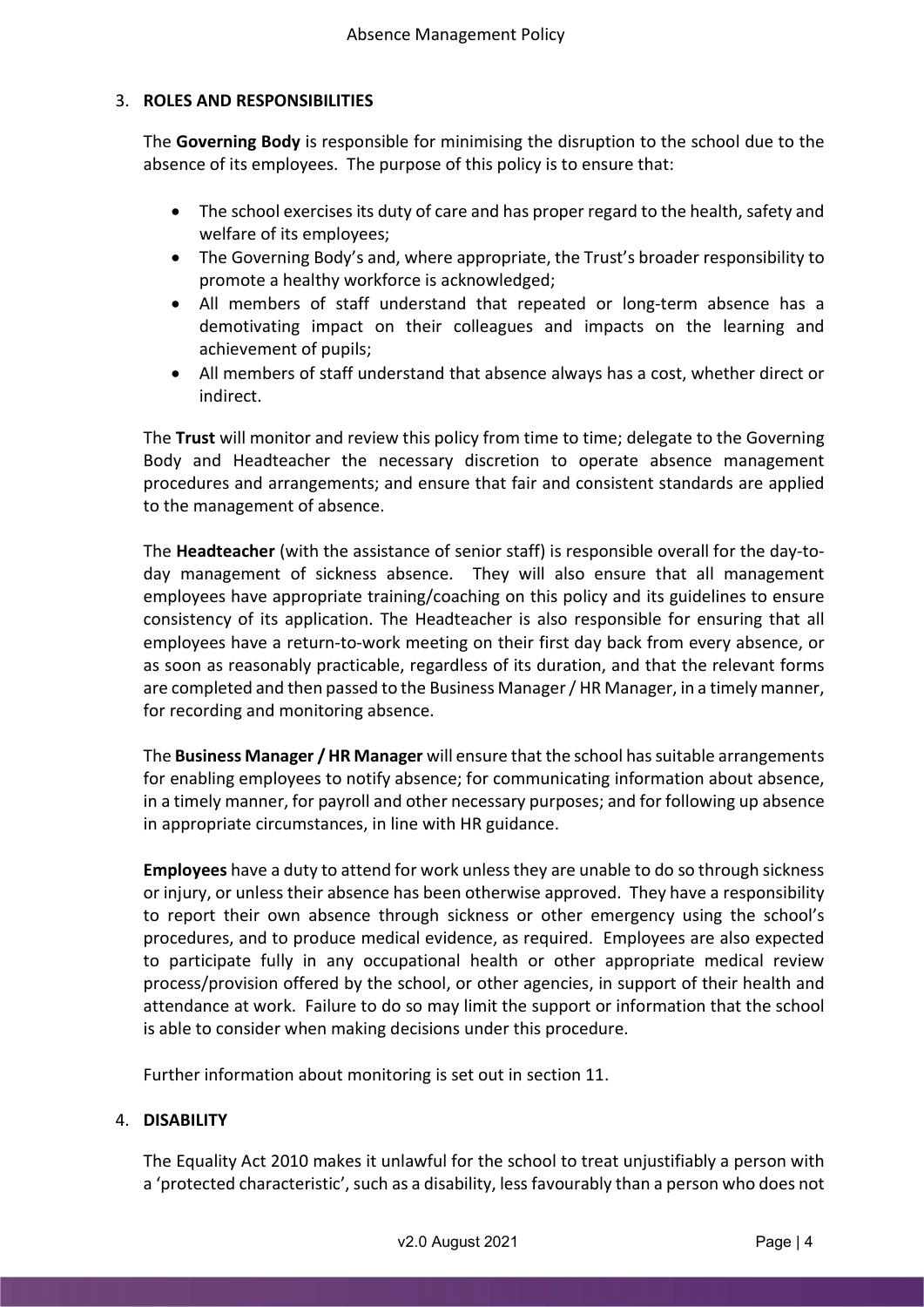have a disability for any reason related to the person's disability. Disability should not be equated with poor health.

The Act also requires employers to consider all reasonable adjustments in the school, which would enable an employee with a disability to continue to work. Therefore, the school will ensure that all reasonable adjustments are considered and, where possible, provided in discussion with the employee.

The definition of disability, according to the Equality Act 2010 is "a physical or medical impairment which has a substantial and long-term negative effect on his or her ability to carry out normal daily activities". Long-term in this definition is taken to mean more than 12 months (i.e. where from the diagnosis, the illness is likely to last more than 12 months). This definition also includes long-term illness such as cancer; HIV; and mental health problems, such as clinical depression.

# 5. PREGNANCY-RELATED ABSENCE

It is recognised that a pregnancy may result in various medical absences, at different stages, and the school will treat these supportively. No action under the provisions of this procedure will be taken against an employee who is absent from work due to a pregnancy related illness. However, absence levels will continue to be monitored and where the school has concern about the reasons or lengths of absence, it reserves the right to investigate formally the nature and cause of the absences. Absences in the four weeks leading up to the expected week of childbirth may result in maternity leave starting early at the request of the employer. For further information, see separate Maternity guidance.

# 6. ABSENCE DUE TO ALCOHOL OR SUBSTANCE MISUSE

Where poor attendance is related to alcohol or drug use, the Headteacher/line manager should refer to the Alcohol and Substance Misuse Policy and seek advice from their HR Caseworker.

## 7. REFERRAL TO OCCUPATIONAL HEALTH

Early occupational health advice can be a significant part of supporting an employee to improve their attendance; recover their health; or achieve a successful and sustained return to work. The school will consider accessing appropriate profession occupational health advice and support, as necessary.

The Headteacher will normally make any referral, although this responsibility can be delegated to another senior member of staff.

The employee will be advised that a referral is going to be made and be encouraged to seek the support of the school's wellbeing programme and the support of their professional association if they have not already done so. In some circumstances, it may be necessary to inform the employee in writing.

An employee will not be compelled to attend a meeting with Occupational Health but will need to be made aware that the school may have to make a decision about his/her continued employment without the help of a medical opinion, which may be to the employee's disadvantage, if they choose not to participate in any review offered. Failure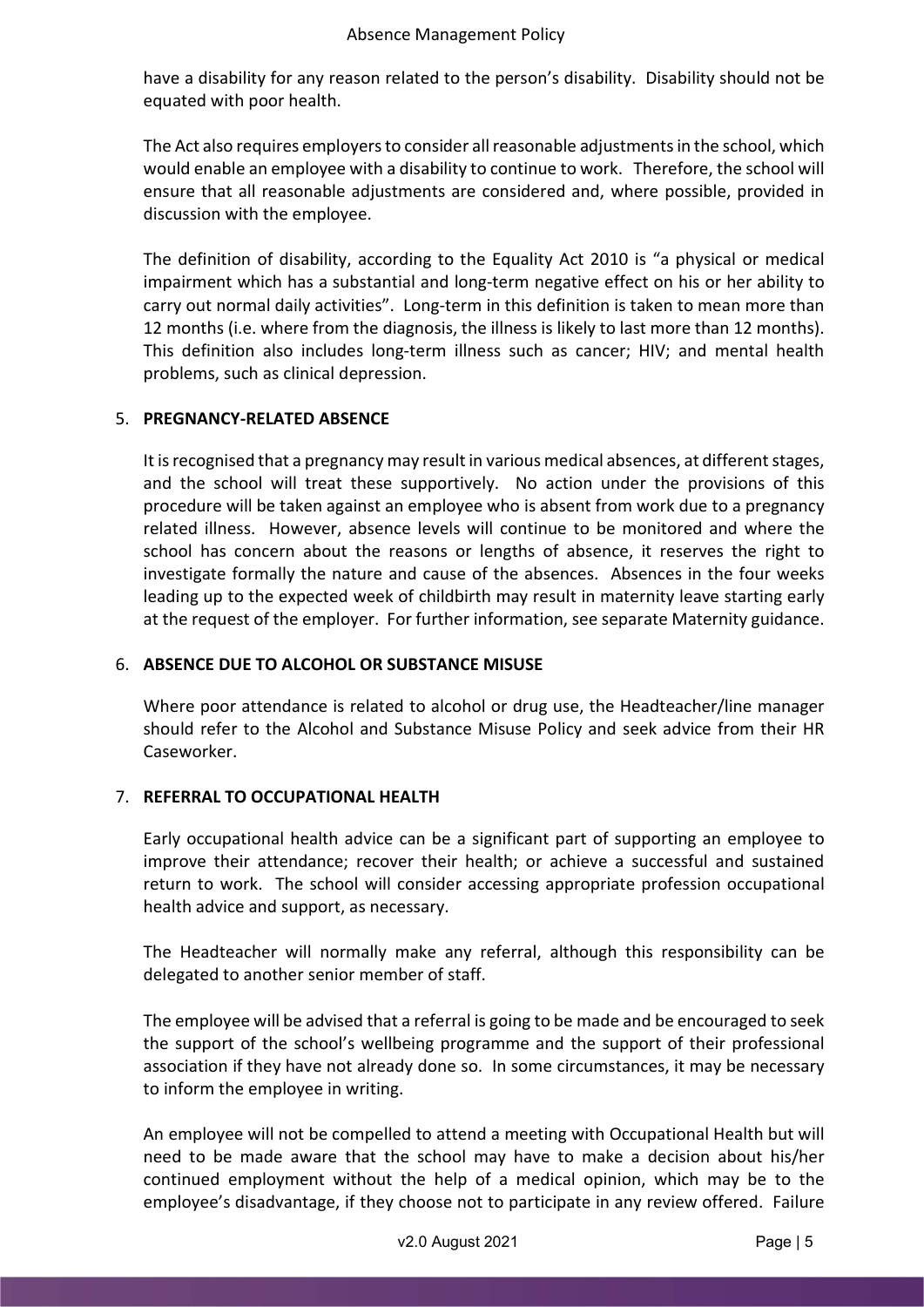to engage with Occupational Health support may also affect the entitlement to occupational sick pay.

The support of Occupational Health can be sought, at any stage, and need not wait until the employee is absent due to ill health. Normally, however, the Headteacher (or other nominated senior manager) will refer an employee when a return-to-work interview or a 'trigger point' (see section 13) suggests it may be appropriate, or where the employee continues to be absent after 20 working days. However, this does not prevent an earlier referral taking place, if required. In some circumstances, referral may not be necessary, for example, where the nature of the medical condition is clear, the prospect of return to work is well-defined (e.g. a broken limb or routine surgery) and advice regarding appropriate support and/or adjustments in the workplace is readily available, for example, from the employee's GP or a consultant.

Where it is known at the outset of the absence that an employee will be absent for an extended period, particularly in the case of stress-related absence, an earlier referral will be considered.

There is no self-referral process for employees, although an employee may request to be referred by the school.

7.1 Factors to be considered by Occupational Health

Depending on the questions asked by the school, as part of the referral, the Occupational Health provider is likely to consider some or all of the following:

- Whether or not the employee is likely to attend work regularly and resume the full duties of the post, in the foreseeable future;
- Whether there is a disability; how any disability affects the employee; and whether any adjustments are required;
- Any recommendations on convenient and effective ways in which duties or circumstances could be re-arranged, on either a temporary or permanent basis, considering the fitness and ability of the employee and recognising the individual circumstances of the school and its over-riding need to provide a high-quality education for its students;
- Whether there are other kinds of work which would suit his/her abilities, or which with further training, could be considered;
- Whether there is any other support the school, or other agencies, could reasonably consider offering;
- Whether ill-health retirement is an option.

Following an employee being assessed by Occupational Health, a report will be sent to the Headteacher, or to the senior manager who has made the referral. In the case of a headteacher, this will be sent to HR who will liaise with the Chair of Governors.

Where Occupational Health advice is that the employee is fit for normal duties, they should return to work upon expiry of the current medical certificate. The report may recommend a phased return to work and/or light or limited duties for a limited period.

In situations where Occupational Health recommends a therapeutic or a phased return to work, every reasonable assistance will be provided to the employee to facilitate this. All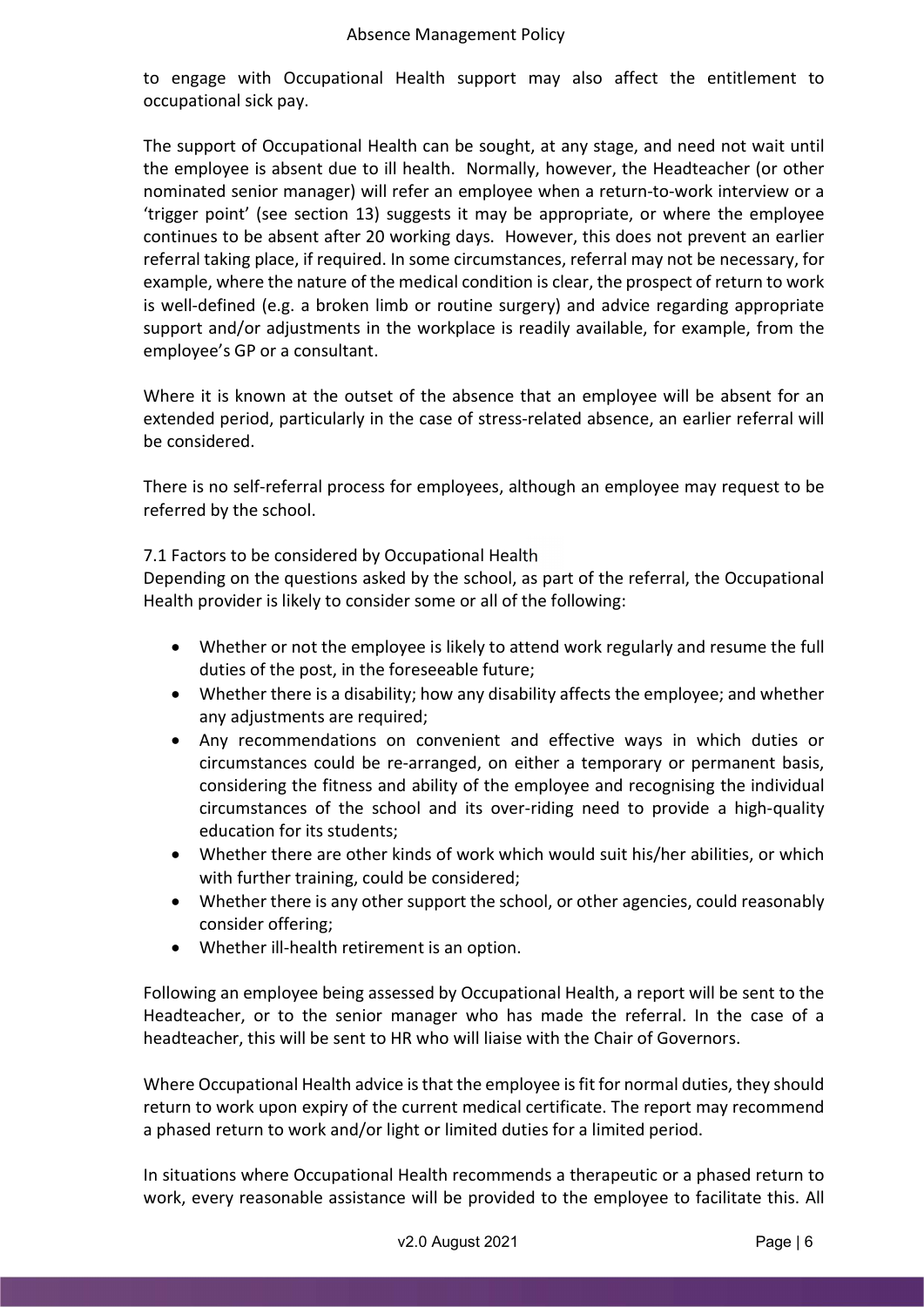returns to work should be agreed within a specific timescale and the employee's progress reviewed by the line manager, at regular intervals, throughout the period.

## 7.2 Possible Outcomes of Occupational Health Assessment

Fit for work with no adjustments: the employee is fit to return to work with no adjustments to his/her working pattern. It is vital that the Headteacher or nominated person arranges a Return-to-Work Meeting to discuss the employee's return to work.

Continue to Monitor: it may be that no immediate action is necessary other than to continue to monitor the situation and to organise temporary cover. This approach will be appropriate where a full recovery is likely within a timescale that will not cause unacceptable operational difficulties.

Reasonable Adjustments: Occupational Health may suggest reasonable adjustments to the employee's working environment or role to facilitate his/her return to work. It is for the school to decide what adjustments are reasonable having considered the suggestions made in the report.

Therapeutic visits or Phased Return to Work: there may be certain cases where following a long term illness, Occupational Health recommends that it would be beneficial for an employee to return to work on a reduced hours basis, until his/her health has fully recovered. It is expected that a phased return to work should last no more than 4 to 6 weeks. The school will be required to pay the employee his or her normal full salary during the duration of the phased return but for no longer than 4 to 6 weeks. Where a therapeutic return is recommended, it will usually consist of a series of short visits to the school without the expectation that the employee will perform their normal contractual duties and will normally precede a phased return. During such therapeutic visits, the employee is still absent due to ill health and in receipt of appropriate sick pay benefits.

Change of Role: Occupational Health may suggest that the employee would benefit from a change in role or change of duties sufficient for it to be considered a new role. In some cases, it may not be possible to accommodate this suggestion in the same school. In these circumstances, the school will seek advice on any options for supporting the employee to find suitable alternative employment.

## 8. SICKNESS ABSENCE REPORTING PROCEDURE

On the first day of absence, the employee must personally notify the school of his/her absence due to ill health, as early as possible in the circumstances, and no later than his/her normal start time. The reason for the absence and an indication of its likely duration should also be given. Unless otherwise agreed, the employee should contact the school on each subsequent day of absence.

Unless the employee is seriously ill or incapacitated, the employee should contact the school, rather than asking a friend or relative to call on their behalf. Only in the most serious of cases, will it be acceptable for a text message or e-mail to be sent instead of making personal contact.

If the employee has been unable to speak to the line manager / another member of staff, at the time of reporting the absence, they may expect further contact from the school to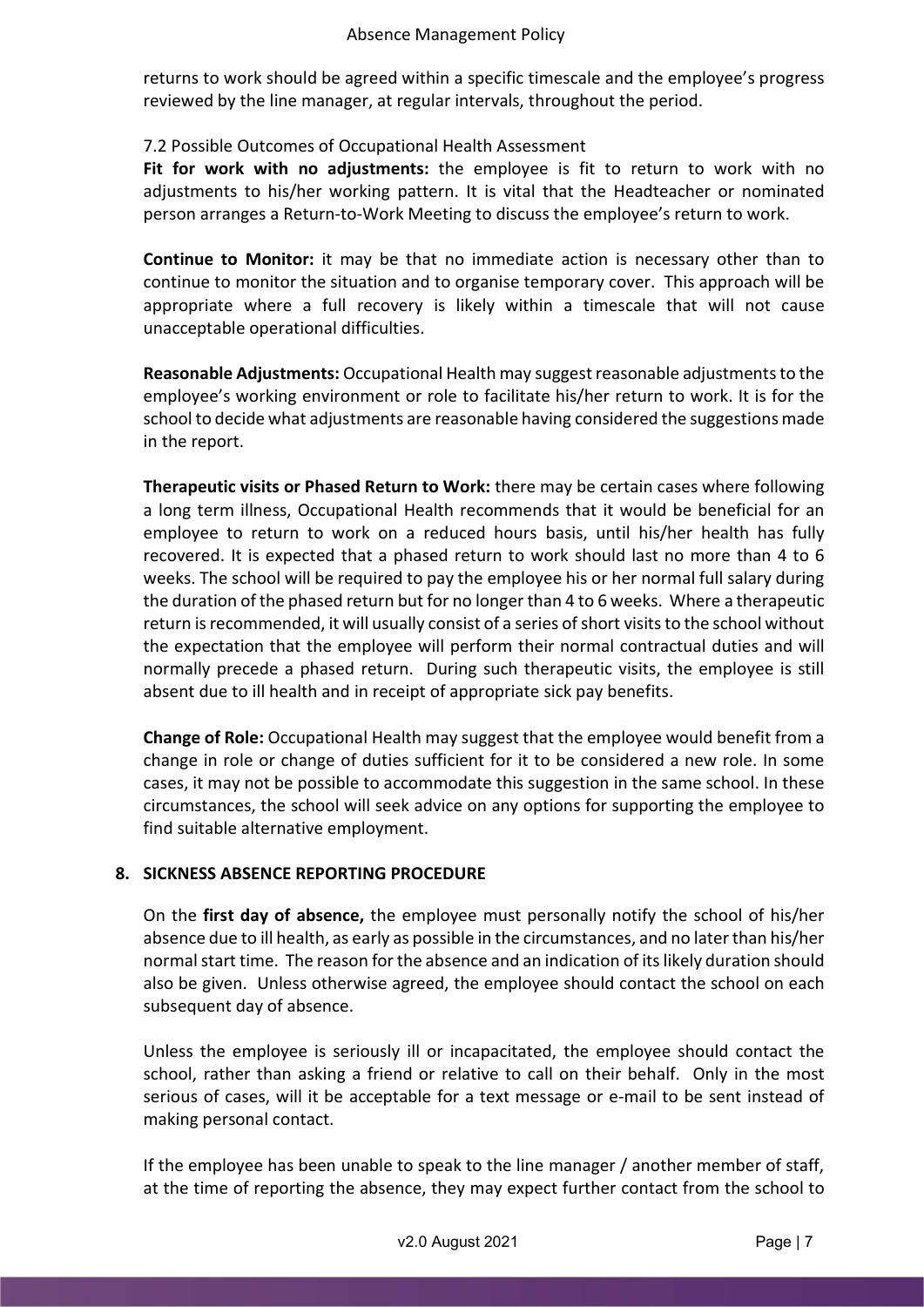#### Absence Management Policy

clarify the nature of the absence, its likely duration, any immediate work commitments that will need to be covered or re-arranged, and to discuss any support the school may offer, as necessary.

Each school will have its own local sickness absence reporting arrangements, which should be well known to its employees. Failure to follow the local reporting arrangements could result in the absence being recorded as unauthorised. Failure to comply with the reporting and certification procedures may result in loss of sick pay; persistent failure to comply may result in disciplinary action.

If the absence is due to an accident or injury sustained during the course of work duties, this information and the name of the person to whom the incident was reported must be made known. This is to ensure that the school's management has properly recorded the incident and, where necessary, taken appropriate remedial action.

## 9. CERTIFICATION

All employees must complete a self-certification form on their return to work for all absences up to and including 7 consecutive calendar days. For all absences of 8 consecutive calendar days or longer, the employee must provide a doctor's certificate ("Fit Note"). The requirement for sickness absence to be certificated includes school closure periods.

The employee must keep the school informed of progress. For longer term absence, the school will seek to agree a regular pattern of contact, with the absent employee. Headteachers/line managers should keep a record of their contact with the employee. Other than in the most exceptional circumstances, it is not acceptable for there to be no contact between the school and its employee.

If an employee receives a Fit Note from the GP, marked as 'May be fit for work' with suggestions for any of the following:

- A phased or therapeutic return to work;
- Amended duties:
- Altered hours;
- Workplace adaptions.

A meeting with the employee should be arranged to discuss appropriate ways to manage the return-to-work process and support the employee in making adjustments. The school may need to seek further advice from Occupational Health. It is for the school to decide what adjustments are reasonable having considered suggestions made by the GP and / or Occupational Health.

If an employee informs the school that they feel well enough to return, despite still being covered by a fit note certifying that the individual is 'not fit for work'; the school should conduct a risk assessment and only agree to the individual returning, if any risks can be satisfactorily managed.

#### 10. SICK PAY

Employees have an entitlement to receive sickness pay during any period of sickness. This consists of Statutory Sick Pay and an Occupational Sick Pay entitlement.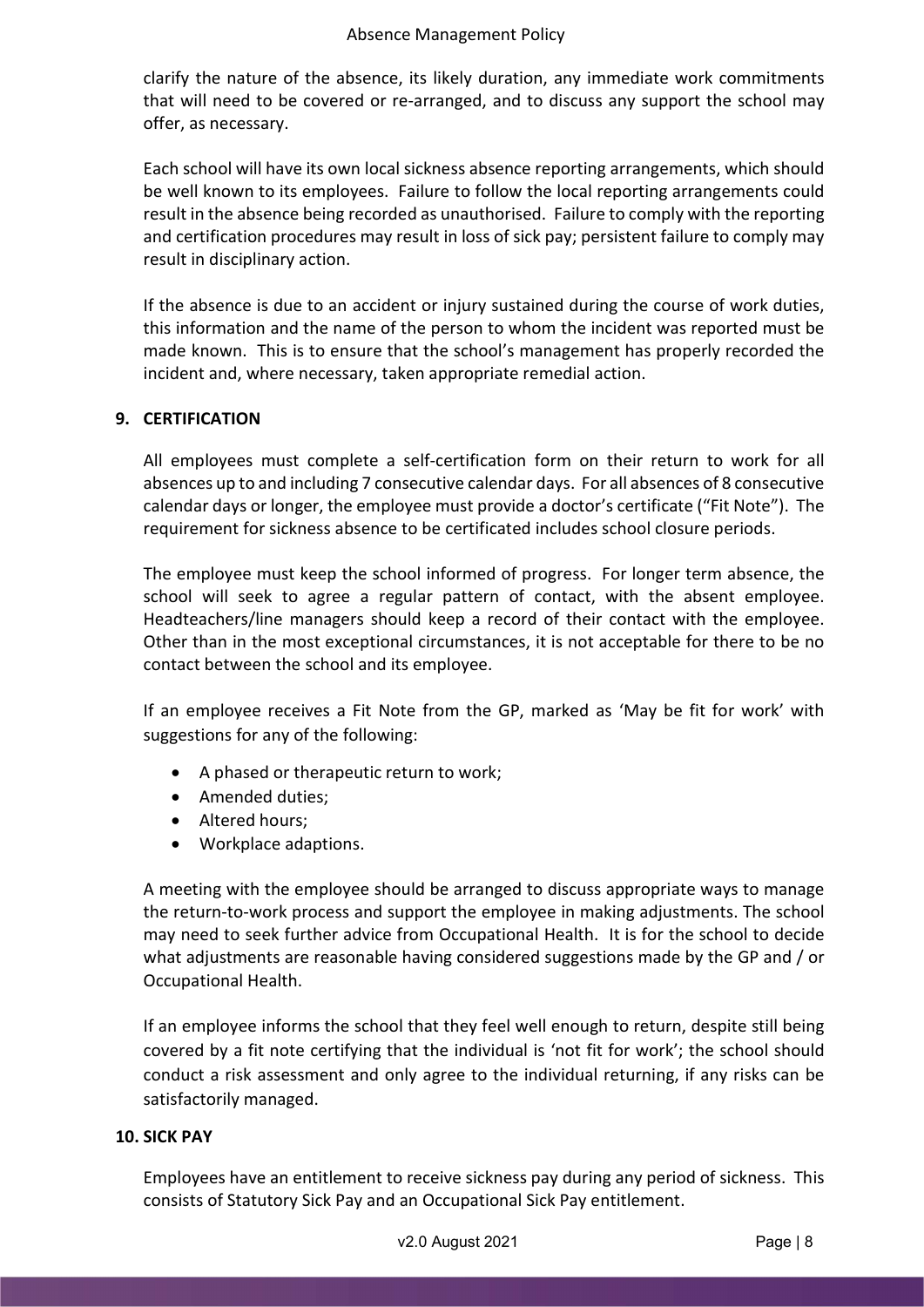For support staff, full details of sick pay entitlement are given in the Green Book. A summary of the allowances is shown below:

| Length of Continuous Service | <b>Full Pay</b> | <b>Half Pay</b> |
|------------------------------|-----------------|-----------------|
| Up to 4 months               | 1 month         | None            |
| $4 - 12$ months              | 1 month         | 2 months        |
| $1 - 2$ years                | 2 months        | 2 months        |
| $2 - 3$ years                | 4 months        | 4 months        |
| $3 - 5$ years                | 5 months        | 5 months        |
| Over 5 years                 | 6 months        | 6 months        |

For teachers, full details of entitlements to sickness payments are set out in the Burgundy Book. A brief summary of those entitlements is set out below.

| Length of Service | <b>Full Pay</b>  | <b>Half Pay</b>  |
|-------------------|------------------|------------------|
| Up to 4 months    | 25 working days  | None             |
| $4 - 12$ months   | 25 working days  | 50 working days  |
| $1 - 2$ years     | 50 working days  | 50 working days  |
| $2 - 3$ years     | 75 working days  | 75 working days  |
| More than 3 years | 100 working days | 100 working days |

The amounts of full and half pay will be reduced by the number of days of paid sick leave taken during the preceding 12-month period.

In exceptional circumstances, the Governing Body may consider using its discretion to extend an employee's entitlement to occupational sick pay, in the knowledge that any costs of doing so will fall to the school's budget. In the case of teachers absent due to accident, injury or assault attested by an approved medical practitioner to have arisen out of and in the course of the teacher's employment, the period of full sickness pay is automatically extended up to the date of recovery, but not exceeding 6 calendar months.

## 11. MONITORING ABSENCE

To ensure we can support fully the wellbeing of our employees, it is important to apply an accurate and consistent method of monitoring absence.

Effective monitoring of absence is dependent on effective recording of absence. As part of their induction, new employees will be made aware of the school's absence reporting arrangements and the expectations that the school has of good attendance. All employees will be made aware that the school will address concerns about absence levels.

Absence monitoring can also be referenced to ensure any decision leading to action against an employee for unacceptable levels and/or pattern of absence is appropriate. It is the responsibility of the Headteacher to determine whether formal action is taken. The decision will be based on the cause, amount and frequency of the absence.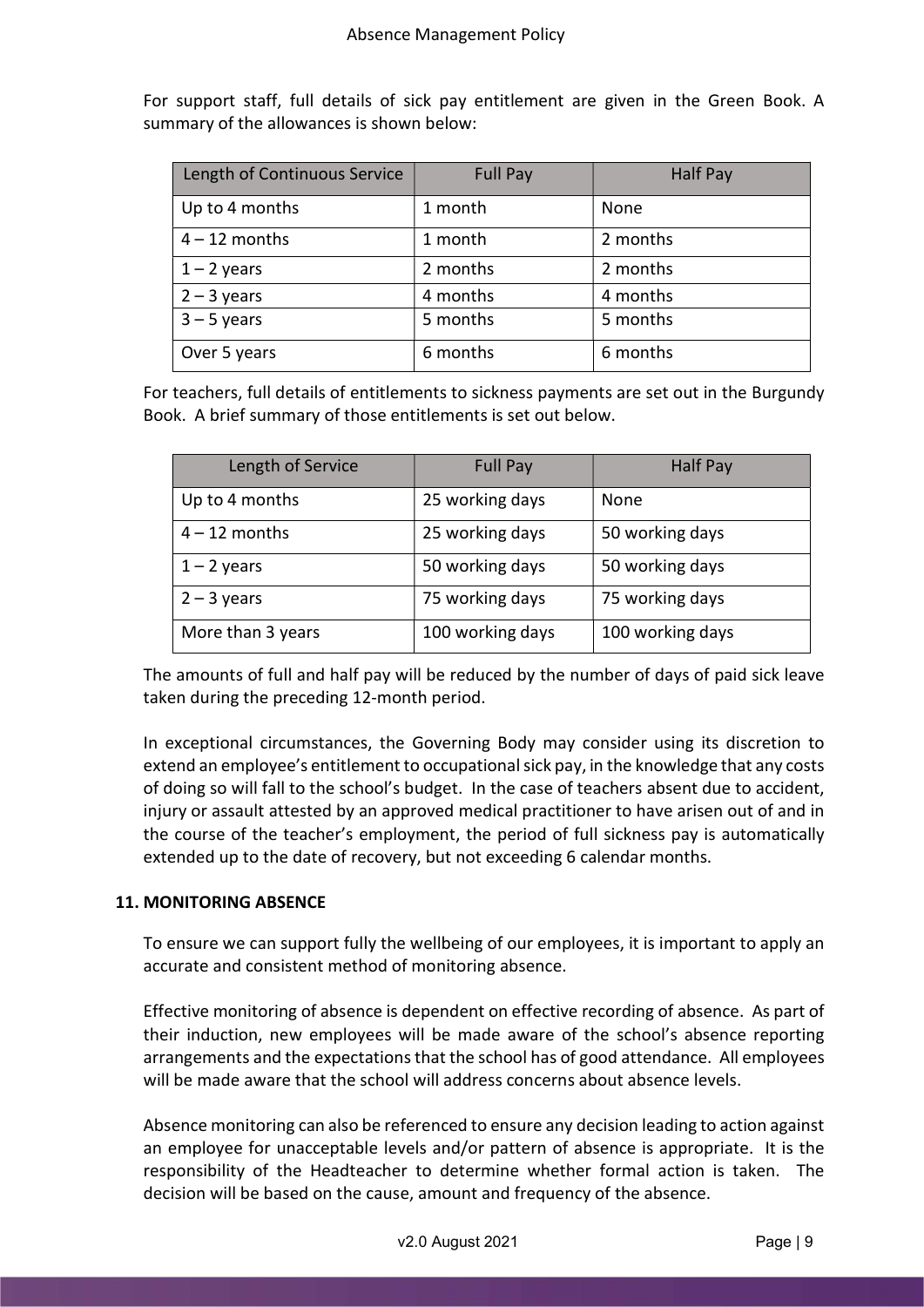It should be noted that none of the definitions set out as part of this procedure prevents earlier intervention, if appropriate nor is it necessary to wait until sick pay has expired before further action is taken.

#### 12. UNAUTHORISED ABSENCE

It is the employee's responsibility to adhere to the absence reporting procedures as set out above. However, if an employee fails to report to work, without informing their line manager; it is important that the situation is investigated with the employee and they are given the opportunity to explain. If, after all reasonable efforts have been made to contact the employee, they remain absent without leave, it may be treated as an unauthorised absence without pay and may warrant an investigation under the Trust's Disciplinary procedures.

#### 13. TRIGGER POINTS

To enable managers to monitor absence levels, trigger points have been agreed. The school's senior leadership team will continuously monitor these levels and will investigate with the employee any levels or patterns of absence which cause concern and having considered the reasons behind them, will decide whether any action (informal or otherwise) is required.

In any event, absence that reaches any of the following trigger points will be investigated in every instance:

- 3 occasions, or 10 working days or more, absence in a rolling 3 months' period;
- All absences of 10 or more working days
- Unacceptable patterns of absence (e.g. regular Friday and/or Monday absences or school closure periods)

Due regard must be taken of the Equality Act in relation to disability and pregnancy, so as to ensure employees are not placed at a disadvantage, as a result of these protected characteristics. Therefore, absence relating to rehabilitation, assessment and treatment of a disability and pregnancy related absence should be excluded from the triggers (see the sections 4 and 5 above). Due support and regard should also be given to employees who may be experiencing the effects of, for example, drug or alcohol misuse or domestic abuse. In all cases, the context of the individual's situation should be considered and further guidance sought from your HR Advisor, if required.

It should be noted that the above trigger points do not prevent earlier intervention, if appropriate. Any employee, who the school finds to be abusing the school's sickness absence management arrangements, will be subject to disciplinary procedures, which may lead to dismissal.

#### 14. SHORT-TERM AND LONG-TERM ABSENCE DEFINITIONS

For the purpose of this procedure, short-term absence has been defined as including any of the following scenarios: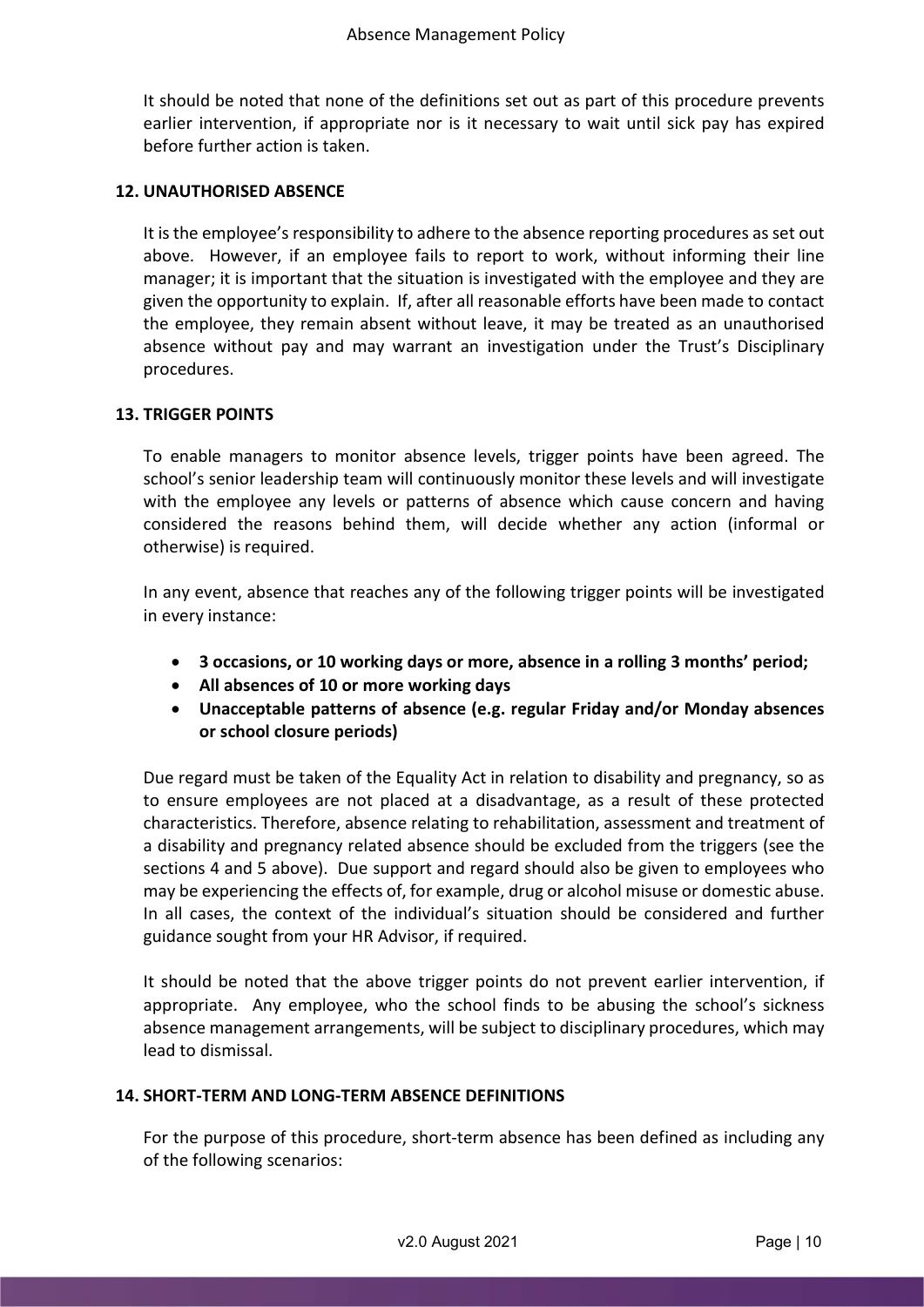- Occasional short-term absence, or
- Recurrent short-term absence where the causes differ and appear to be unrelated, or
- Recurrent short-term absence with an underlying medical condition, or
- Unacceptable patterns of absence (e.g. regular absences either side of weekends or school closure periods).

For the purposes of this procedure, long-term absence is defined as follows:

- Continuous absence for a period exceeding 20 or more working days, or
- Where the actual and anticipated future health of the employee makes a return to their current role very unlikely, at least in the immediate future, or
- Recurrent long-term absence with an underlying medical cause.

The school recognises that an employee facing a substantial period of absence from work due to ill health may feel anxious and vulnerable. School managers will be sensitive to these feelings and provide support and reassurance, wherever possible. It is important to maintain contact during the absence; the nature and frequency of which is best defined, as early as possible, between the manager and the employee. On occasion, it may be appropriate to meet at a neutral venue, or to make a home visit (although, this should only occur with the express permission of the employee and in accordance with the Lone Working Policy). Employees should also be asked if they would like to receive news, information or briefings available to other colleagues. If an employee requests that there should be no contact at all during sickness, the reason for this should be explored with him/her (or a nominated representative) - the assistance of the HR Caseworker should be sought, if necessary.

As with short-term absence, there is a need to follow a consistent procedure. At all stages, the Headteacher / manager should advise the employee of their rights.

## 15. INFORMAL STAGES: RETURN-TO-WORK MEETING / INFORMAL MEETING

Wherever possible, the employee should inform the school no later than the day before the anticipated date of return.

The school will conduct return-to-work meetings for all absences, irrespective of length. The meeting should take place on the first day of the employee's return to work, wherever possible. The aim of the meeting is to:

- Ensure the employee is fit to return to work;
- Ensure, as appropriate, the employee has taken / is taking all reasonable steps to manage their health and attendance, including accessing medical support, as necessary;
- Help to identify the cause(s) of the absence and any underlying problems that the employee may be experiencing;
- Offer any appropriate support available, including a referral to OH, if appropriate and sign-posting any employee well-being services;
- Ensure the employee feels valued and knows that their absence was noticed and that they were missed;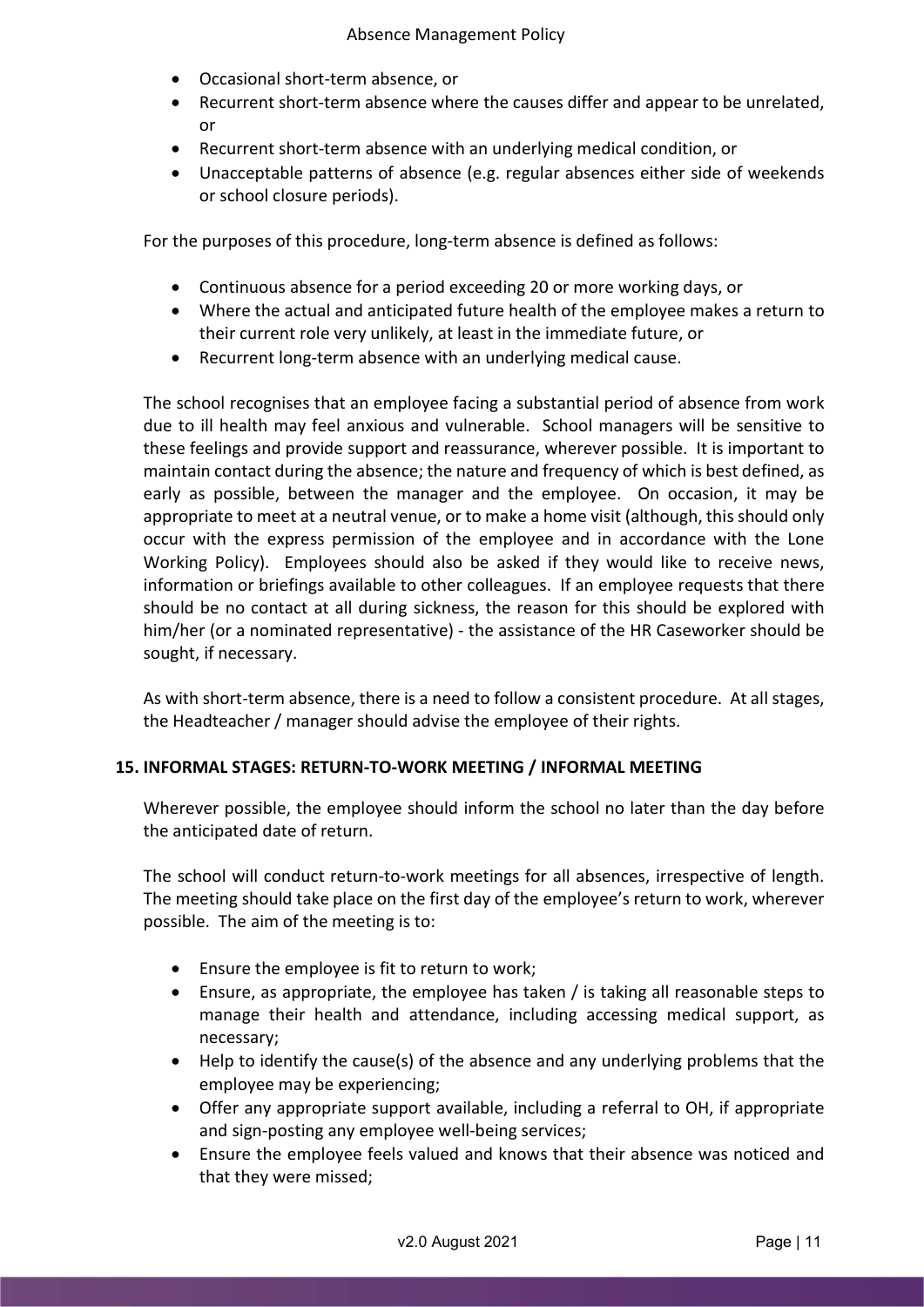- Update the employee on anything that they need to know and, as necessary, assist with re-prioritising their workload following their absence;
- Signal to the employee that attendance (and therefore absence) is a high priority for the school;
- Ensure that the absence is recorded and the relevant documentation completed;
- Make the employee aware if s/he is approaching a trigger point (see section 13), discuss what other support / action might be needed to reduce the employee's level of absence and advise the employee that unless attendance improves; the school will be left with little choice but to adopt a formal approach (see section 16).

A record of the return-to-work meeting will be made, a copy given to the employee and kept on the employee's personal file.

## Informal Meeting

Where absence is causing a concern (i.e. the employee has met a trigger point), the employee should be informed in writing and invited to a meeting to discuss the evidence, in more detail, before action is taken under the formal stages of this procedure. At this meeting:

- Discuss attendance:
- Review support and advice given to date, as necessary;
- Set expectations for improvement and;
- If appropriate, confirm in writing that the employee's attendance will be reviewed at a first health review meeting.

There is no right to be accompanied during informal stages, as they are part of normal management, but it may be helpful for the employee's trades union representative to be involved at an early stage.

In many circumstances, significant evidence will have already been gathered as part of the return-to-work process, which the school will simply collate and summarise as evidence.

## 16. FORMAL STAGES: ILL HEALTH CAPABILITY REVIEW PROCEDURE

Once the level of absence has been identified as a concern and having taken into consideration the points in earlier sections of this procedure, the Headteacher should consider taking action, as outlined in this ill health capability review procedure.

The Headteacher should decide whether he/she or another senior colleague should conduct the meetings, at each stage. If the Headteacher is the subject of concern, it is normally the Chair of Governors who would be responsible for such a case.

The First and Final Health Review Meetings of this procedure are designed to deal with persistent short-term ill-health cases.

When long-term ill-health, in the opinion of the Occupational Health Physician, makes it impossible for the individual employee to discharge efficiently the duties of the post, then consideration of early retirement on grounds of ill-health may be considered, where the employee is a member of the pension scheme. If retirement is not considered an option but there is little likelihood of the person returning to work within a reasonable period, it is quite possible to start the procedure at the Ill-Health Capability Hearing stage.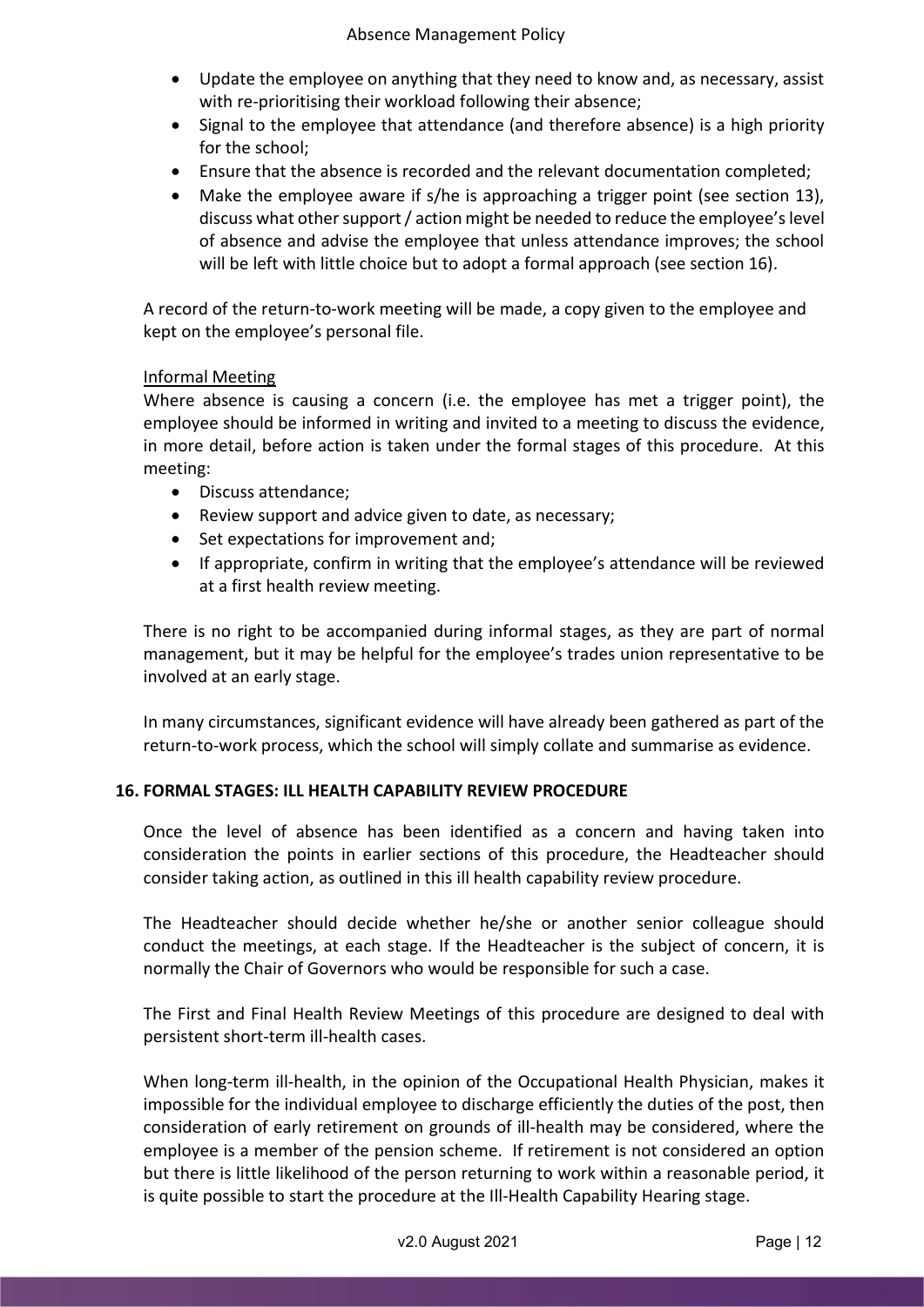Return-to-work meetings will continue to be conducted for absences that arise between any formal meetings.

## 16.1 First Health Review Meeting

If an employee's sickness absence levels have not improved despite being addressed in their Return-to-Work Meetings, and the employee has reached any of the trigger points (see section 13), the Headteacher  $^2$  will invite the employee to a First Health Review Meeting.

The invitation will be in writing, giving the employee at least 5 working days' notice and setting out the date and place of the meeting, the reason for the meeting, and stating that they may be accompanied by a trade union/professional association representative or work colleague. As necessary, the school's HR Caseworker and a note-taker may also be present at the request of the school.

The Headteacher<sup>2</sup> will prepare for the meeting by ensuring that they have clearly identified the employee's sickness absence levels and the support that has been provided.

At the First Health Review Meeting, the Headteacher <sup>2</sup> will:

- Explain the concern about the absence level and reasons for that concern, such as operational difficulties caused;
- Listen to reasons and respond appropriately;
- Consider whether to refer the employee to Occupational Health, if not already done;
- State that sustained improvement in attendance is expected and set an appropriate monitoring period and targets for improvement, and the next meeting date;
- Identify any support required;
- If appropriate, give the employee a first written warning and explain that continued failure to improve attendance to the specified level may lead to further action under the school's sickness absence management procedure, which could lead to his/her employment being put at risk.

Following the meeting, the Headteacher<sup>2</sup> will write to the employee confirming all the details of this meeting, including a response to any specific points raised by the employee / the representative, any conclusions reached / attendance targets for the monitoring period / points of disagreement and the date of the next (final) review (see 16.2).

If there is a further, significant deterioration in attendance, the Headteacher may bring forward the date of the next meeting, provided that 5 days' written notice is given.

## 16.2 Final Health Review Meeting

At the end of the agreed monitoring period, the employee's attendance will be reviewed at a final health review meeting. At this meeting, the employee will have the right to be accompanied by a trade union/professional association representative or work colleague.

 $2$  or the senior manager leading the case, where it is not being led by the Headteacher.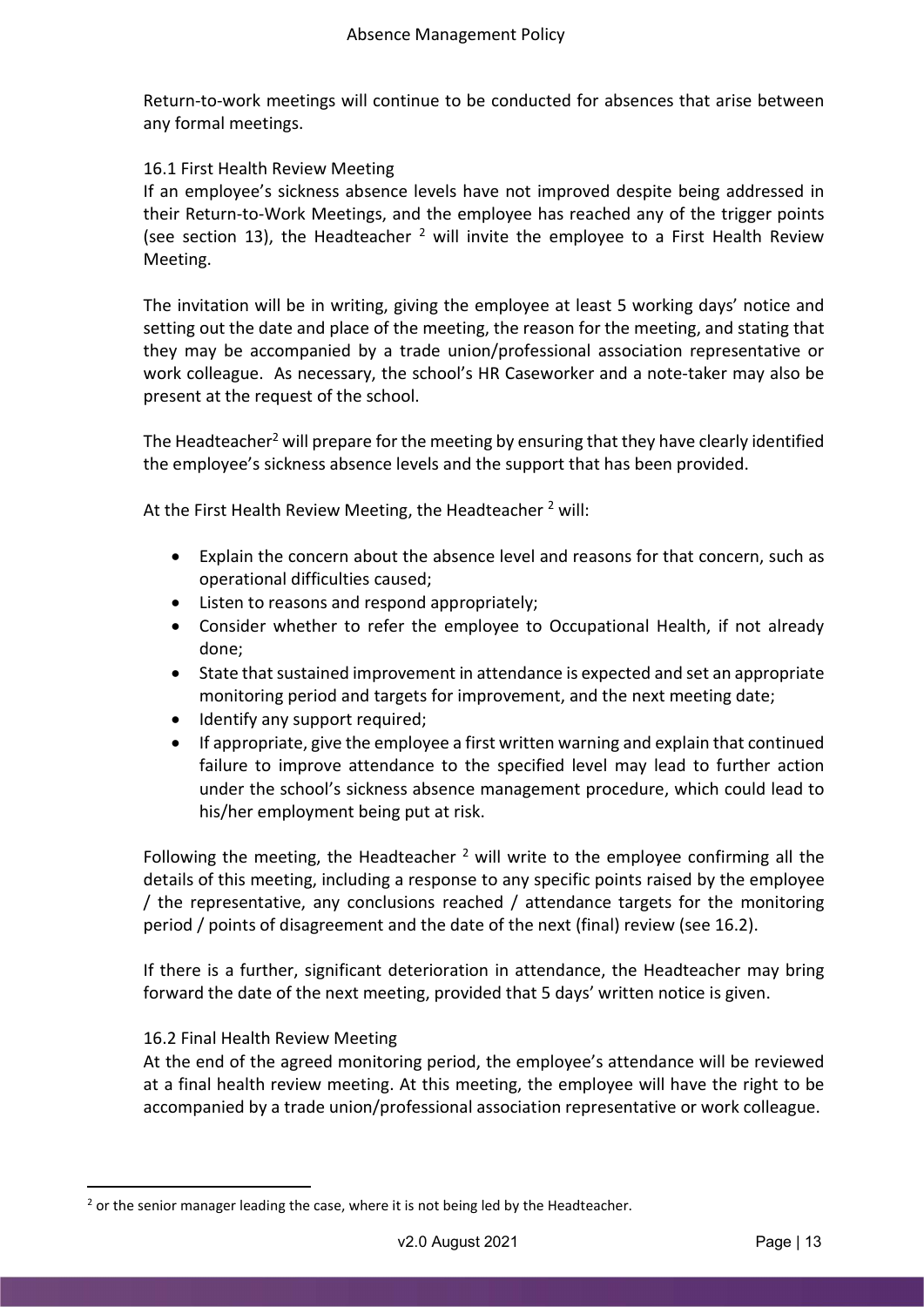At the Final Health Review Meeting, the Headteacher <sup>2</sup> will advise the employee of one of the following outcomes:

# 1) The required standard of attendance has been met and sustained

The employee's attendance will be managed under normal absence management arrangements and the written warning will remain active for 6 months from the date of the Final Health Review Meeting;

2) The required standard of attendance has not been met or significant progress has not been made towards meeting the required attendance level, in which case the Headteacher <sup>2</sup> will:

- Explain the concern about the continued absence level and reasons for that concern, such as operational difficulties caused;
- Listen to reasons and respond appropriately;
- Consider whether any (further) occupational health advice should be sought;
- State that sustained improvement in attendance is expected and set an appropriate monitoring period and targets for improvement, and the next meeting date;
- Identify any support required;
- If appropriate, give the employee a final written warning and explain that continued failure to improve attendance, to the specified level, will lead to an Ill-Health Capability Hearing (see section 16.3), which could result in dismissal.

Following the meeting, the Headteacher  $<sup>2</sup>$  will write to the employee confirming all the</sup> details of this meeting, including a response to any specific points raised by the employee / the union representative, any conclusions reached / targets set for the final monitoring period / points of disagreement and the date of review.

# 16.3 Ill health capability review hearing

Where the long-term absence of an employee continues due to the nature of the illness, or for short-term absence cases, where there has been no or insufficient improvement in attendance, or where any improvement has not been sustained; the case will be presented for full review. This may be to the Headteacher, if he/she has not been the decision-maker, at earlier stages of the procedure and has the delegated authority to consider dismissal, or to a panel of governors on the school's Hearings' Committee.

The meeting will be set at the earliest possible date, but normally by no later than 15 working days following the decision to move to an ill health capability review hearing. For cases relating to long-term absence, it is anticipated that the school will have maintained appropriate, regular contact with the employee.

The employee will be advised in writing that a possible outcome of the meeting could be that the Headteacher / panel of governors determines that they should be dismissed.

Details of the case and notification of any witnesses to be called will be circulated to all parties at least 10 days before the hearing. The employee will be invited to submit documentation and details of all witnesses, as appropriate. This must be provided at least 5 days before the hearing.

At the hearing, the manager presenting the case will detail the level of absence, and its impact, that has given cause for concern and refer to any documentation that has been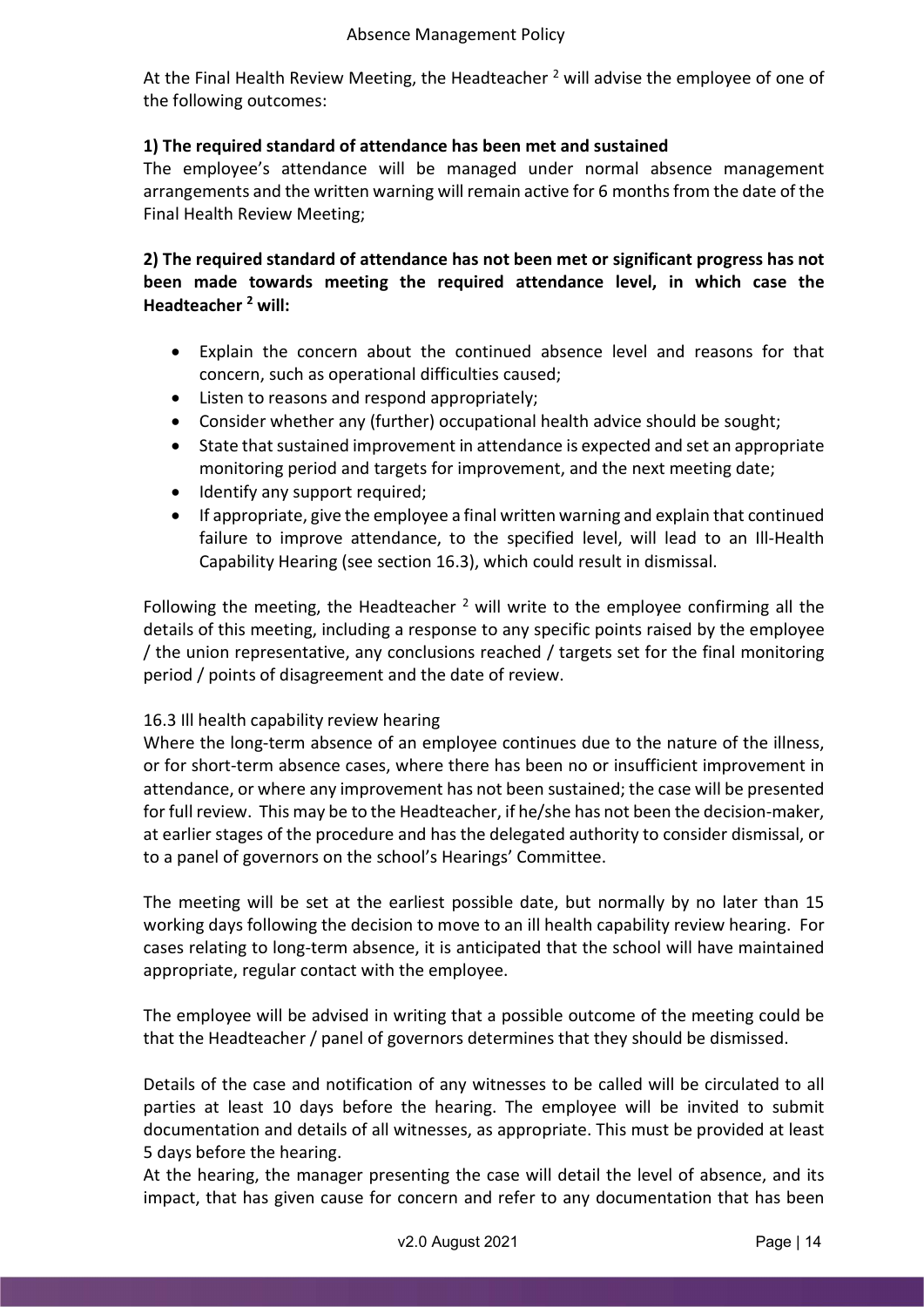circulated prior to the meeting, including any medical reports.

The employee (or representative) will have the opportunity to present evidence explaining why their level of absence is at its current level (a level of formal concern) and what action they have taken / will take to reduce it to an acceptable level.

In deciding what type of action to take, the Headteacher / panel of governors will review:

- The record and pattern of absence;
- The support provided to the employee to date;
- Whether there is an underlying illness or any other issues raised by the Occupational Health Service;
- The likelihood of an improvement in attendance;
- The attitude and response of the employee in recognising and addressing the impact of their absence;
- The problems caused by the employee's absence;
- Whether all appropriate options, for example, Ill Health Retirement procedures, have been properly explored;
- The needs of the school and the best interests of the employee concerned.

16.4 Possible Outcomes of the Ill Health Capability Review Hearing The Headteacher / panel of governors, as appropriate, will confirm one of the following outcomes:

## 1) The required standard of attendance has been met and sustained

The employee's attendance will be managed under normal absence management arrangements and the final written warning will remain active for 12 months from the date of the Ill Health Capability Review Meeting;

## 2) The required standard of attendance has not been met and / or has not been sustained

The employee will be dismissed with appropriate notice. If the decision is dismissal, wherever practicable, the employee will be informed immediately and advised of the right of appeal. The decision of the Headteacher/ panel of governors, the reasons for it and the appeal arrangements will be confirmed, in writing, to the employee normally within 5 working days.

A copy of the letter will be sent to the Trust's Chief Executive Officer within 14 calendar days who will then confirm dismissal formally by letter to the employee.

## 17. APPEALS

All employees have the right to appeal against any formal actions, i.e. warnings or dismissal, taken against them under this policy.

Warnings: any appeal arising as result of a Warning, must be made in writing within 14 calendar days of the receipt of the decision and include full details of the grounds for appeal and any relevant supporting information. If the Warning is given by a line manager, the appeal will be to the Headteacher. If the Warning was given by the Headteacher, the appeal is to the Chair of Governors. If the Headteacher is the subject of the formal action, the appeal will be to an appropriated constituted panel of governors or trustees.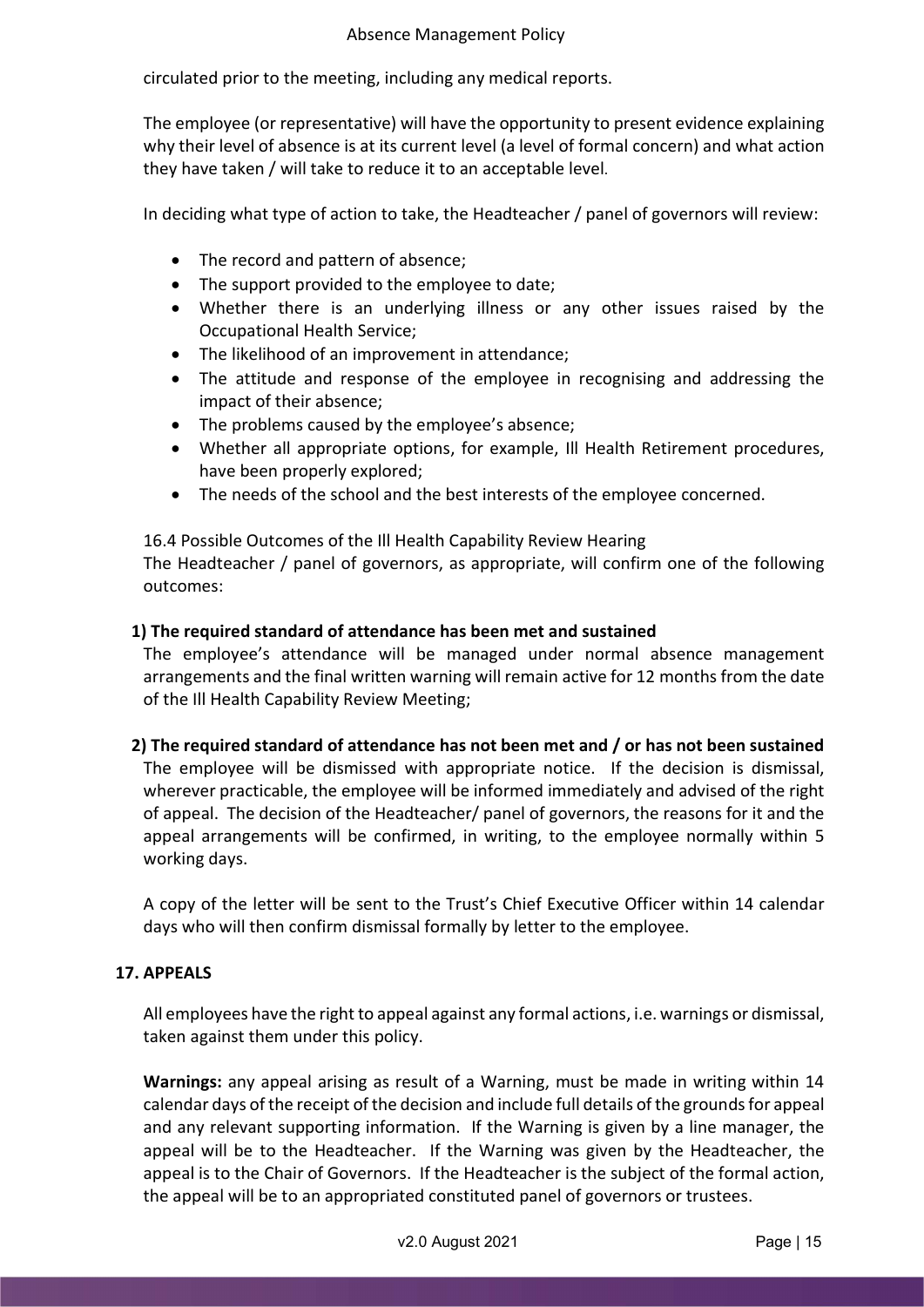Dismissal: Any appeal arising as a result of a Dismissal must be made in writing within 14 calendar days of the receipt of the decision. The appeal will be to a panel of the Governing Body's Appeals Committee and must not include any governors who have been previously involved in the case.

At any appeal, any sanction or penalty imposed will be reviewed, but cannot be increased.

The employee has the right to be accompanied by a trade union /professional association representative or work colleague. The Headteacher is likely to present the school's case at the appeal hearing. If the Headteacher is the subject of formal action, the Chair of Governors will assume this role.

All parties will withdraw. The Headteacher or the committee will deliberate. An HR advisor may be present at these deliberations to advise on legal and procedural matters. In any case where dismissal is proposed, the HR advisor will advise the committee as to whether they concur with the committee's decision.

If the recommendation for Dismissal is not upheld, the Appeals Panel may decide to issue a further warning or in appropriate cases, to demote the employee rather than dismiss. Demotion involves a change in the employee's contract that requires his/her consent to the new arrangement.

Wherever possible, the employee will be informed immediately at the conclusion of the appeal hearing and, in any case, in writing normally within 5 working days, giving the reason for the decision.

There will be no further right of appeal for the employee following the decision of the Appeals' Panel of the Governing Body. The employee will not be able to re-open matters that have been considered by looking to invoke a different procedure, such as the Grievance Procedure.

## 18. MEDICAL REDEPLOYMENT OR RETIREMENT

Any employee who is deemed to be permanently unfit for work, will leave the school's service in a managed and supported way with any pension benefits to which they are entitled.

In managing medical redeployment or retirement, all staff will be treated equally and consistently. Medical redeployment and retirement will not be applied, as a punitive or disciplinary measure.

The school will always endeavour to:

- Monitor and support staff on long-term sickness absence;
- Promote and liaise with the Occupational Health Service, keeping staff advised of the process;
- Make reasonable adjustments to existing jobs and workplaces to achieve a return to work, wherever possible.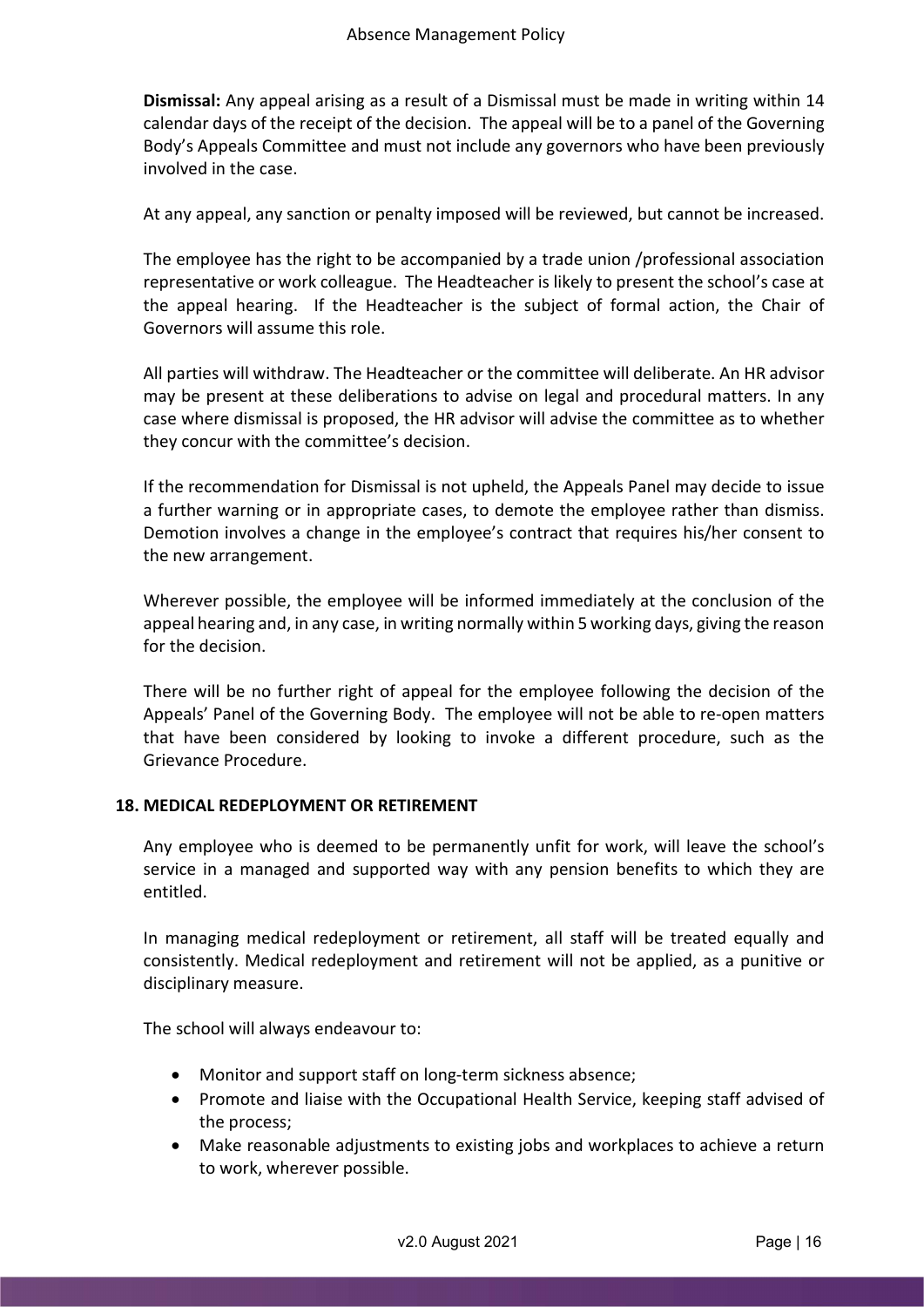# 19. DOCUMENT HISTORY

# Changes History

| <b>Version</b> | Date       |            | Amended By $\vert$ Details of Change                        |
|----------------|------------|------------|-------------------------------------------------------------|
| v2.0           | 23/08/2021 | Viv Hughes | Updated in line with SCC 007 Model Policy<br>V3 - June 2021 |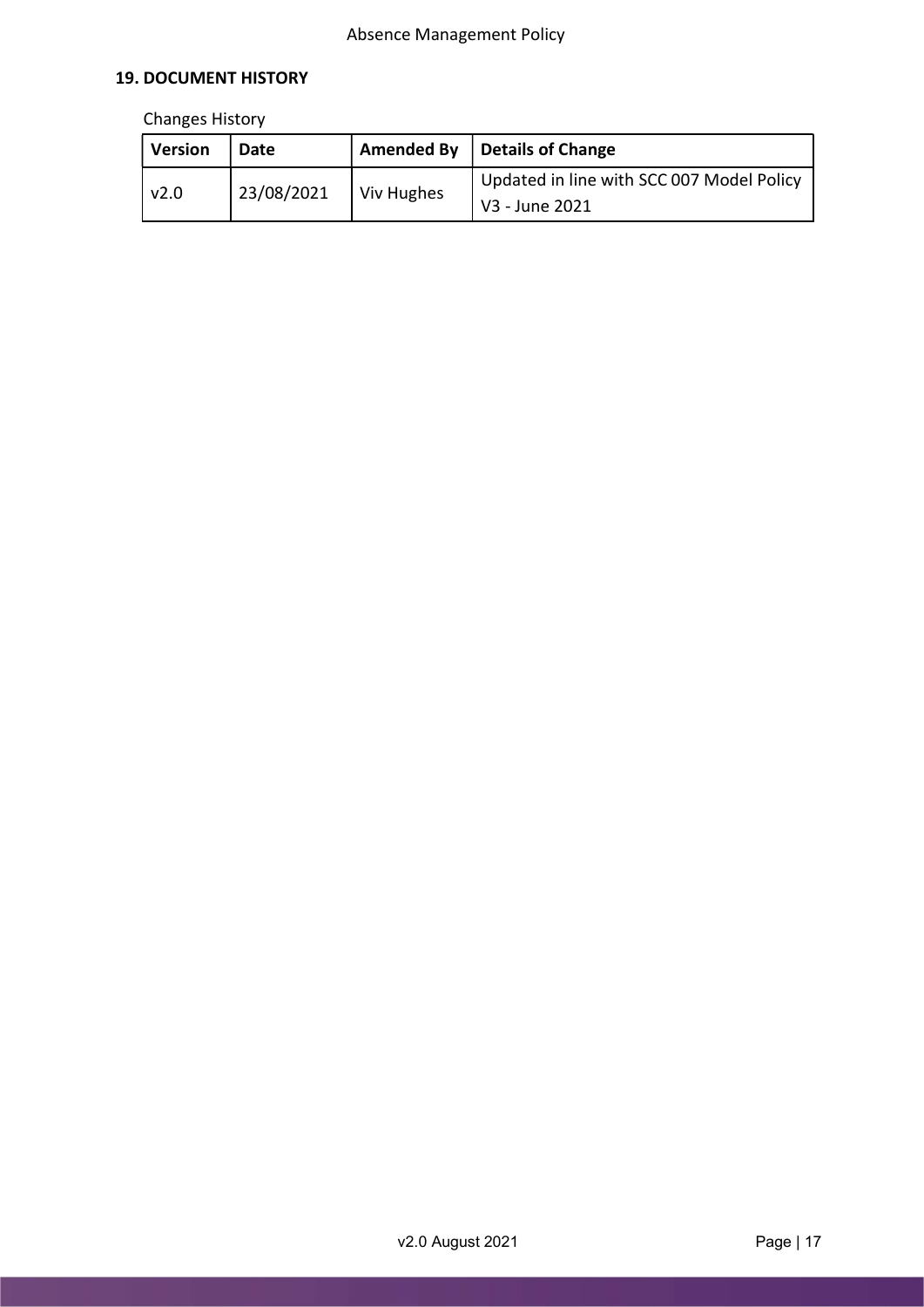#### 20. APPENDIX 1 - PROCEDURE FOR A HEARING

Hearings will be held in, as informal a manner as possible, and the employee will be afforded every reasonable assistance to put his/her case. The conduct of the hearing is at the discretion of the Headteacher, Chair of the committee or manager hearing the case, but s/he will allow the parties every reasonable opportunity to present their case.

In the case of an appeal, the order of presentation set out below would normally be reversed, with the employee as appellant presenting his/her case first. However, by prior agreement or where the appeal constitutes a re-hearing of the full case, the case against the employee may be presented first, as at the initial hearing. Chairs of appeal committees or managers hearing appeals should ensure that all parties have a common understanding and agreement on the order of presentation.

#### 19.1 Introduction

The Headteacher, Chair of the appropriate committee, or manager hearing the case will ensure that those present are introduced to each other and that they are aware of the procedure to be followed.

#### 19.2 Presentation of the Case

The person presenting the case against the employee may make an opening statement, outlining the case. The person or committee hearing the case, and the employee responding to it, may ask questions.

S/he will then call any witnesses and ask them to give their evidence. The employee or his/her representative may then ask questions of each witness. The person or committee hearing the case may also ask questions of any witness. The person presenting the case may then re-examine the witness.

Where evidence is presented in the form of documents, the person presenting the case or an appropriate witness will explain the nature and significance of the documents.

## 19.3 The Employee's Case

The employee or his/her representative may make an opening statement. The person or committee hearing the case and the person presenting the case against the employee may ask questions.

S/he may call any further witnesses and invite them to give their evidence. The person presenting the case against the employee may ask questions of each witness after s/he has given his/her evidence. The person or committee hearing the case may then ask questions. The employee or his/her representative may re-examine the witness.

Where there is any documentary evidence, the employee or any witness on his/her behalf will explain its significance.

#### 19.4 Re-examination

Both parties will be asked if they wish to re-examine any evidence. The person or committee hearing the case may also do so at its discretion.